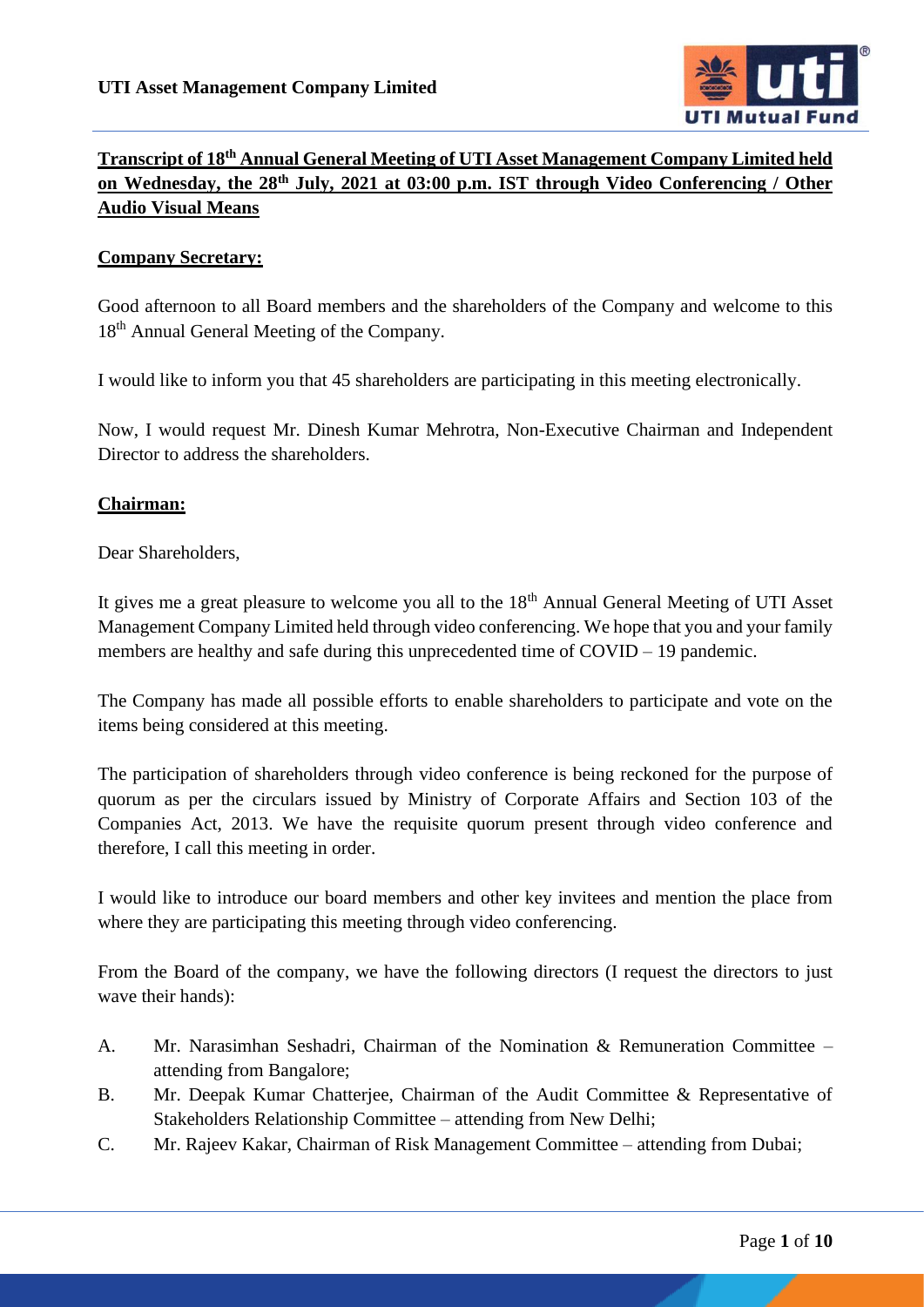

- D. Ms. Dipali H Sheth, Chairperson of Corporate Social Responsibility Committee attending from Mumbai;
- E. Mr. Imtaiyazur Rahman, CEO & Whole-time Director of your Company attending from Corporate Office in Mumbai.

Mr. Sanjay Varshneya, Nominee of PNB has also joined from Mumbai.

Our other 3 directors, Mr. Edward Cage Bernard, Mr. Flemming Madsen and Ms. Jayashree Vaidhyanathan could not join the meeting.

We also have with us Mr. Arvind Patkar, Company Secretary & Compliance Officer and Mr. Surojit Saha, Chief Financial Officer of your Company.

We also have with us Mr. Chetan Sapre and Mr. Saurabh Jain, representative of M/s. G D Apte & Co., our present Statutory Auditors, and Mr. Vishal N. Manseta, our Secretarial Auditor and the Scrutinizer for the purpose of e-voting results.

## **Chairman Speech:**

Dear Shareholders,

It is encouraging that after the economic impact due to Covid-19 pandemic, most economies are gradually recovering. Last year, despite the challenges, we managed to progress, backed by our commitments of delivering value for our stakeholders.

The listing of the Company was a landmark event of the year. It is encouraging that the NSE included the equity shares of UTI AMC in the Nifty500 index w.e.f. 1<sup>st</sup> March, 2021. We also came out with our first Integrated Annual Report.

Despite the initial uncertainties, the markets remained buoyant with increased participation from retail and institutional investors. The IMF and the World Bank have a forecast of our GDP growth rates amongst the highest across emerging economies. Going forward, with investor awareness initiatives and digitalisation, there is immense potential for channelizing savings towards Mutual Fund. Active Equity and Debt Funds will drive the growth of the Mutual Fund Industry. ESG practices is an area which is gaining significance.

I now request Mr. Rahman, CEO & Whole Time Director of your Company to brief the shareholders about the business highlights of the Company.

Thank you once again.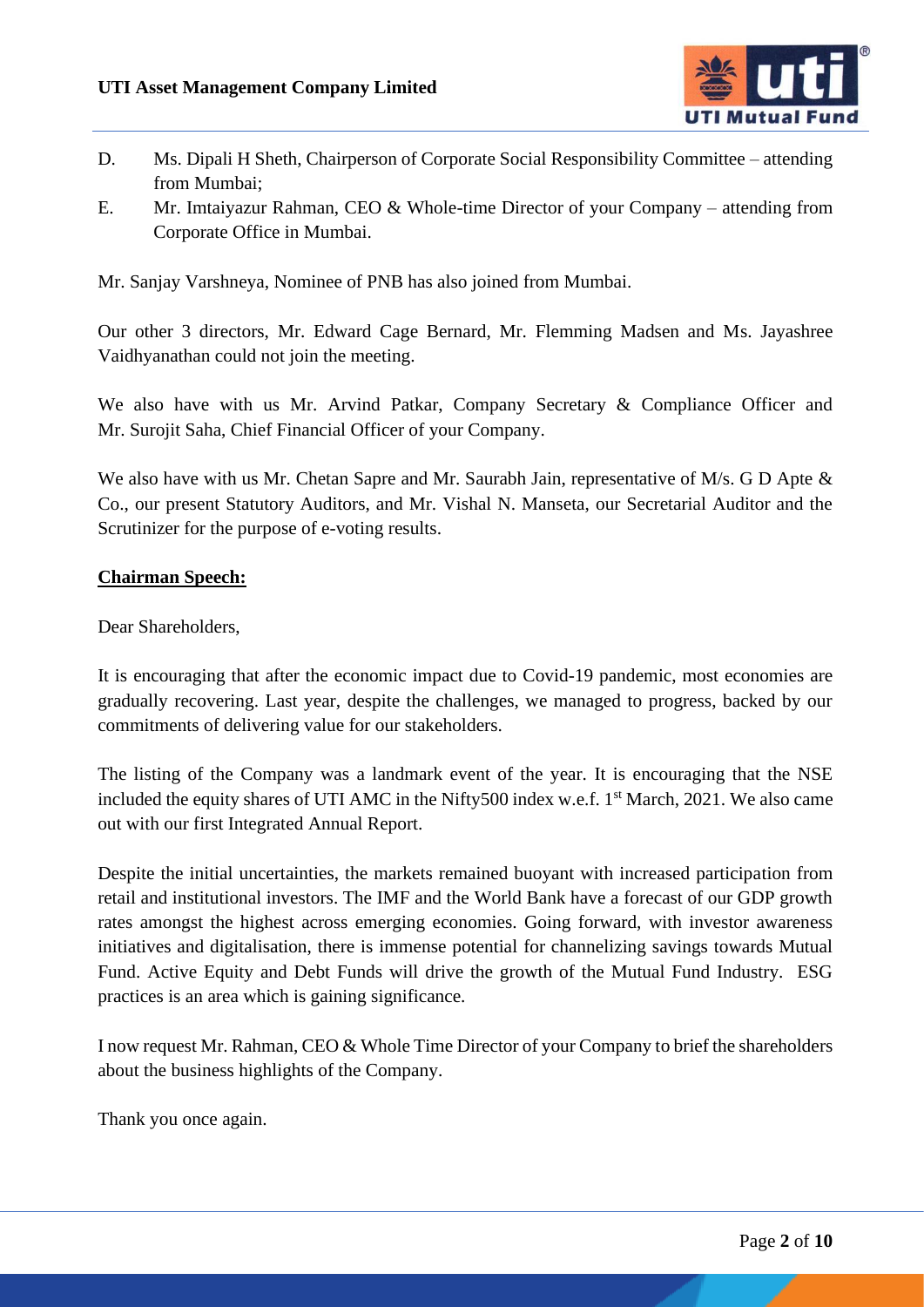

## **CEO Speech:**

Thank you Chairman Sir.

Dear Shareholders, Directors and distinguished colleagues,

A very good afternoon to all of you.

It is my great honor to welcome you to this  $18<sup>th</sup>$  Annual General Meeting of your Company for the year ended 31<sup>st</sup> March, 2021 - which is the first financial year ended, after listing of the company.

During the year 2020-21, we saw the global developments severely impacting the economies and also the subsequent recovery and growth. Our stock markets scaled new levels – highlighting the confidence of the investors in the growth prospects of our economy. The mutual fund industry also recorded a very healthy growth. UTI AMC, on its part, continued its mission of enhancing value for its investors and stakeholders.

## **Sales & AUM:**

We closed the year 2020-21 with a Quarterly Average AUM of Rs.1,82,853 crores in our domestic mutual fund business and a total group AUM of Rs.11,61,256 crore. Our domestic mutual fund market share stood at 5.69% at the year end.

We managed 138 (excluding 10 segregated portfolio) domestic mutual fund schemes, comprising equity, balanced/hybrid, income, ETFs Index, liquid and money market funds as of 31<sup>st</sup> March, 2021. Our Brand continues to be resilient and we continue to have a high concentration of AUM in B30 centres - with 23% of our AUM coming from these centres.

During 2020-21, we launched UTI Small Cap Fund, UTI Bank ETF, and UTI Nifty 200 Momentum 30 Index Fund. We are planning to launch new funds during the current Financial Year duly assessing the market conditions and based on the product gaps.

#### **Profit:**

Your company earned a standalone Profit after Tax (PAT) of Rs.351.67 and a consolidated PAT of Rs.494 crore. During the year, we undertook effective cost optimisation measures to manage our costs efficiently. Our Return on Equity also touched a three-year high, touching 15% for 2020-21.

#### **Fund Management:**

Our Fund Management team significantly enhanced its processes, including implementation of Early Warning System while building up a stronger research team. We also improved our risk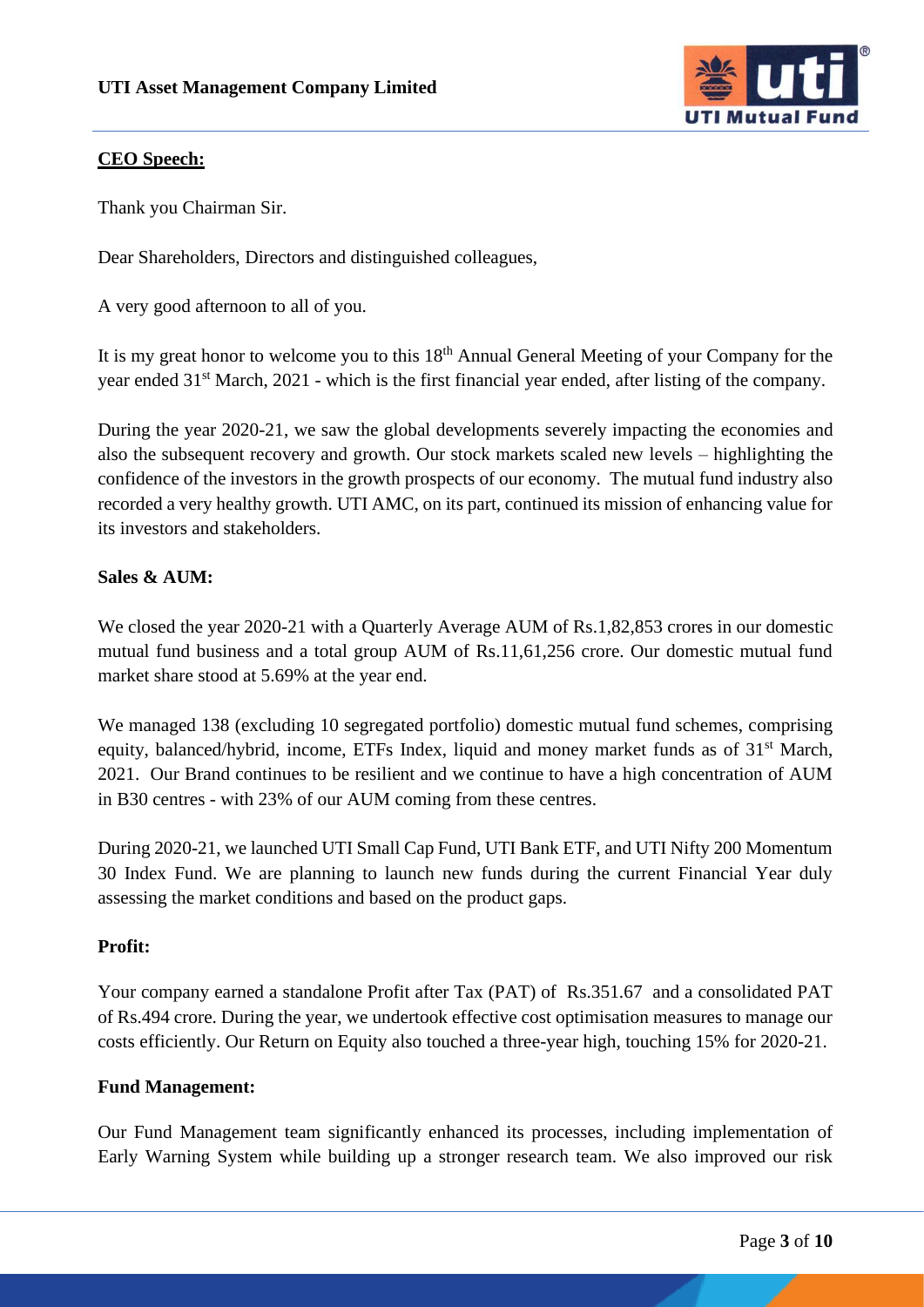

management capabilities including technology enhancement, to mitigate risks and enable sustained growth of the company

## **Marketing:**

During the year our media campaign reached 2 crore+ people. We started a financial literacy program for college students and promoted campaigns like Swatantra, Millenial Money Matters, Equal Rights Equal Responsibilities, and Expert Se Poocho.

We also organised a marquee event named 'The Colloquium' on 18 March 2021 with the theme 'Investing in the post pandemic world' - for which we had eminent speakers from different fields of expertise, including Mr. Marc Faber, Editor & Publisher of The Gloom, Boom & Doom and Mr. Mark Mobius, Founder of Mobius Capital.

## **Digital initiatives:**

As we are aware, digitalisation and remote working has become critical. We adapted and transitioned quickly, since we had initiated a comprehensive digital transformation programme to build our organisation's Efficacy and Capability along with higher data and cyber security. New applications were built during the year including Bloomberg Asset and Investment Management application for investment Management Team, Document Management System and WhatsApp Channel & Chatbot channel for customer interaction and transactions, among others. We have created dedicated teams for enhancing our website and mobile applications.

#### **Focus on Growth:**

We are focussed on delivering consistent growth in terms of revenue, profitability, market share, and fund performance with emphasis on high-yielding products – like equity and fixed income. We are paying particular attention to growing our group AUM by accessing new markets, marketing our International funds, Alternate Investment Funds (AIFs) and Portfolio Management Services (PMS) products.

#### **Subsidiaries:**

Let me now share with you some details about our subsidiary companies:

During the year, the business of UTI International grew by 70% to USD 3.65 billion in March 2021. India Dynamic Equity fund crossed USD 820 Million to become the 10th largest India fund among UCITS funds. The J Safra Sarasin Responsible India Fund, Europe's first ESG compliant India fund, raised USD 125 million in 6 months. We have decided to open an office in Paris to mitigate the issues related to Brexit.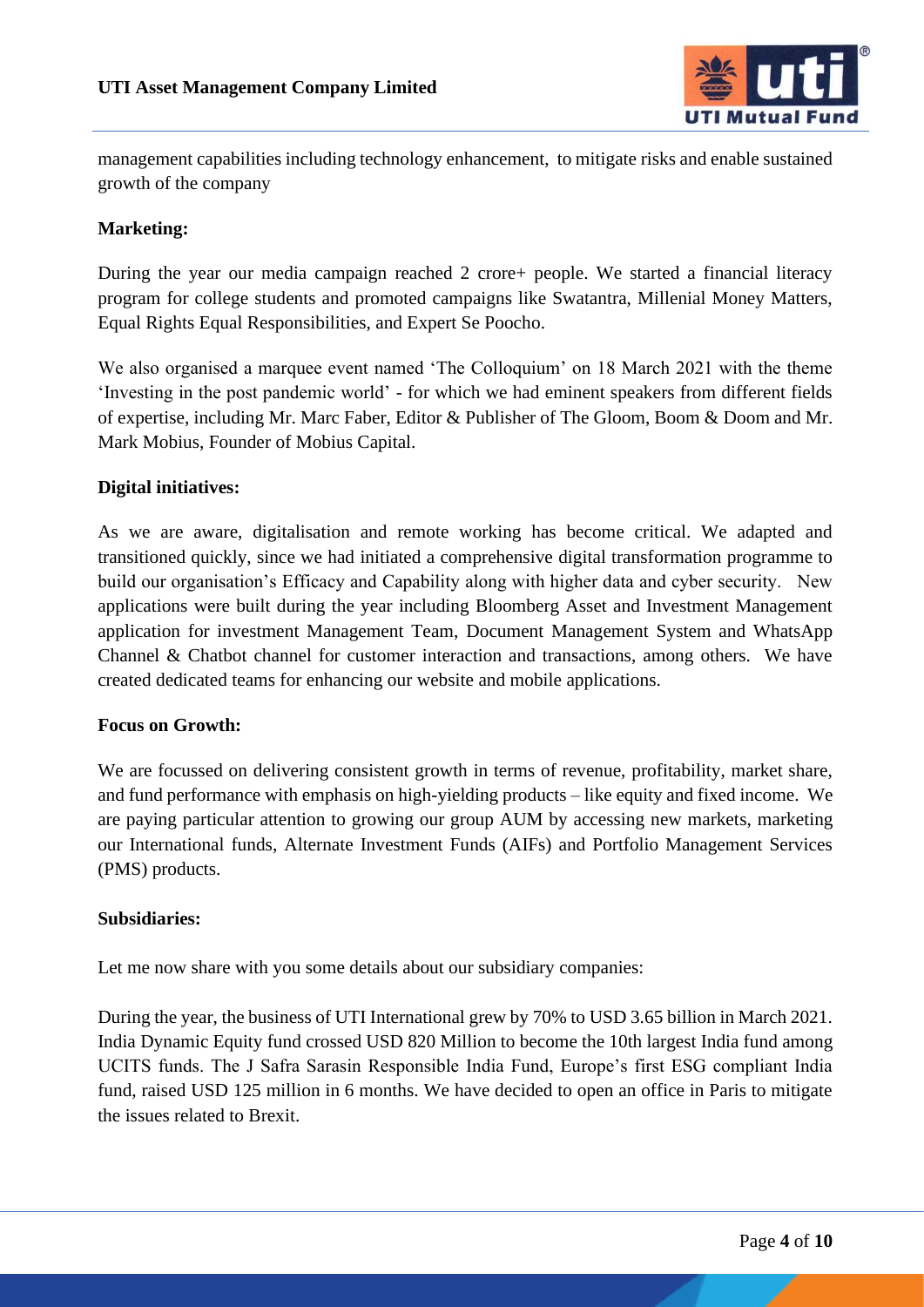

During the last one year, UTI Retirement Solutions recorded strong growth of 36% in the business with the AUM growing to INR 1,66,210 crore from INR 1,22,201 crore. There is a huge potential for us in the Retirement Solutions industry since it is in a nascent stage. We are aggressively building up the required capabilities in this company along with sharper focus on marketing of retirement products.

UTI Capital is focussed on growing the private capital business. During the year, backed by the success of the UTI Structured Debt Opportunities Fund I, we launched UTI Structured Debt Opportunities Fund II. Alternative Investment Funds (AIF) business in India is in the growth phase and we feel that with our strong capability in AIFs, we will be able to substantially grow this business.

#### **Striving to make a difference to stakeholders & Community:**

It is our strong conviction to enhance value for all our stakeholders. We endeavour to help our investors to achieve their long-term financial goals and aspire to provide them the best-in-class services, to ensure a smooth investment journey for them.

The listing of UTI AMC has brought-in enhanced governance practices & disclosures and it is our endeavour to transform the organisation as one of the finest investment institutions, with highly capable team in the investment and other areas, committed to the welfare of all our stakeholders.

Dear Shareholders, towards better governance, we have formed a board level Digital Transformation Committee for guidance and oversight on robust digitalisation & data security process. In order to bring the required focus to the evolving ESG landscape, we are also in the process of setting up a Board level ESG Committee.

As a socially responsible organisation, we remained focused on our CSR activities to support the underprivileged and to contribute towards community development and upliftment of society.

#### **Looking forward to a brighter future:**

We remain hopeful of an early turnaround from this pandemic though, unfortunately, we lost some of our employees in the second wave of Covid 19. We made all efforts to support their families. We pray for the departed souls and for strength to the bereaved family members to bear this loss. While continuing with all the health and safety norms for our employees, we have also framed a policy for supporting the education of the children of those employees, who lost their lives due to the pandemic.

I thank you for your support to us.

I now request the Company Secretary to proceed further and take up the agenda items.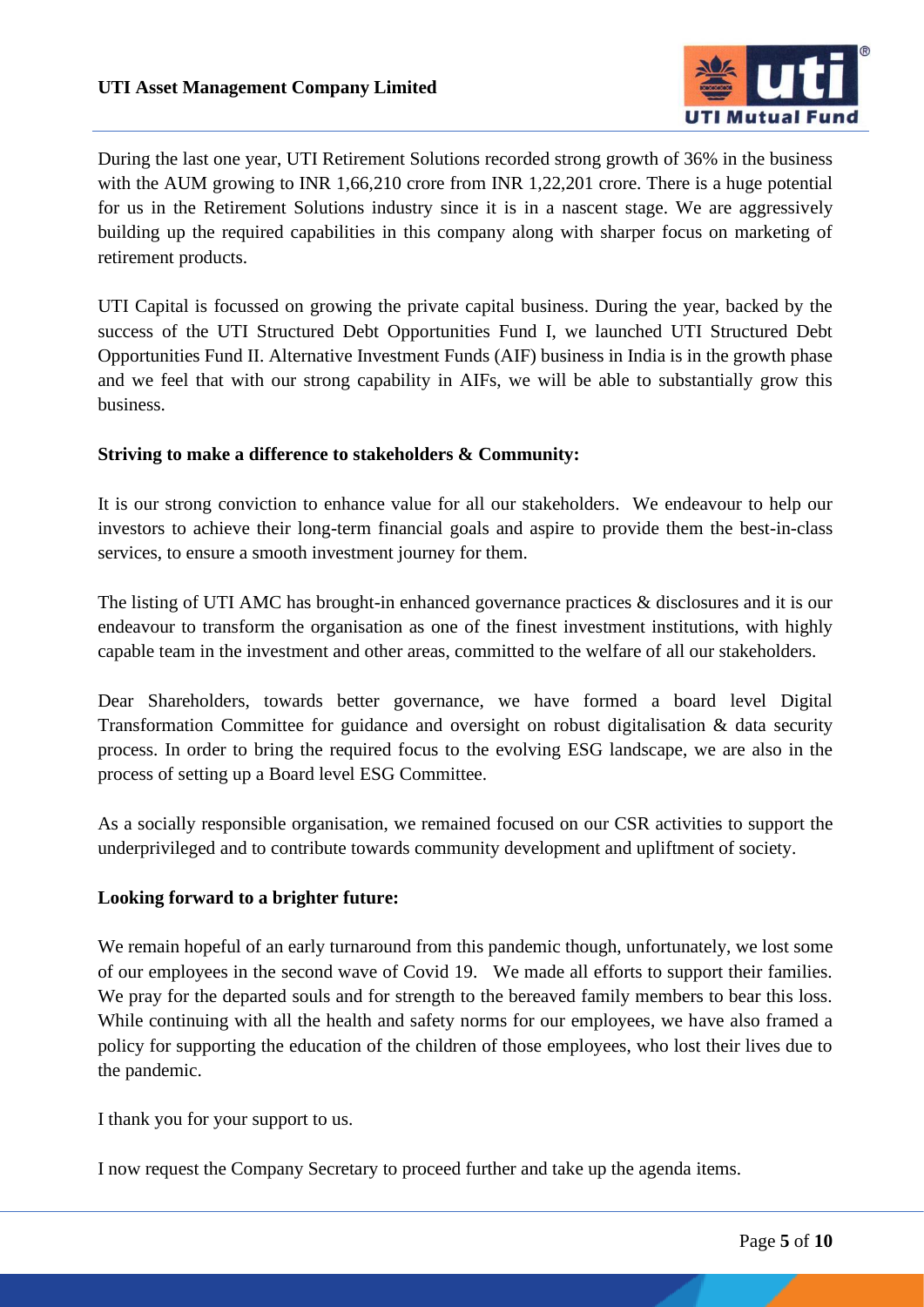

## **Company Secretary:**

Thank you Sir.

Dear members, we would like to inform you that this meeting is being conducted through video conferencing in compliance with the circulars issued by the Ministry of Corporate Affairs and the Securities and Exchange Board of India. Facility for joining this meeting through video conference or other audio-visual means has been made available to all the shareholders.

I confirm that 68 members as of now are participating in this meeting electronically.

The Notice for convening this meeting and the Annual Report *inter-alia*, containing the audited standalone and consolidated financial statements for the financial year ended 31<sup>st</sup> March, 2021, along with the Report of Board of Directors and Auditors thereon, have already been circulated to you through the permitted mode and with your permission, I take them as read. As there is no qualification in the Audit Report, it is not required to be read.

The relevant statutory registers have been made available electronically for inspection during this meeting. As this meeting is being held through video conference, the facility for appointment of proxies by the shareholders was not applicable and hence the proxy register is not available for inspection.

There will be a Q&A session at the later part of the meeting, for which the moderator will announce the names of the shareholders who have registered themselves as speakers and around 3 minutes will be allowed per speaker. The Company reserves the right to limit the number of shareholders asking questions depending on the availability of time.

We would also like to inform you that your Company has provided e-voting facility through KFin Technologies Private Limited for voting on resolutions set forth in the Notice of this meeting. The remote e-voting commenced at 09.00 a.m. IST on Sunday,  $25<sup>th</sup>$  July, 2021, and ended on Tuesday,  $27<sup>th</sup>$  July, 2021 at 05.00 p.m. IST. The voting rights were reckoned on the basis of number of shares held as on the cut-off date, i.e.  $21^{st}$  July, 2021. Since, the shareholders were provided with e-voting facility, there will be no voting by show of hands at this meeting as per the statutory provisions.

Shareholders are requested to record and take note of the instructions provided in the Notice convening this meeting.

Those Shareholders, who have not exercised their voting rights through remote e-voting, may still cast their vote after the Q&A session. The e-voting will remain open for 15 minutes post announcement by Chairman.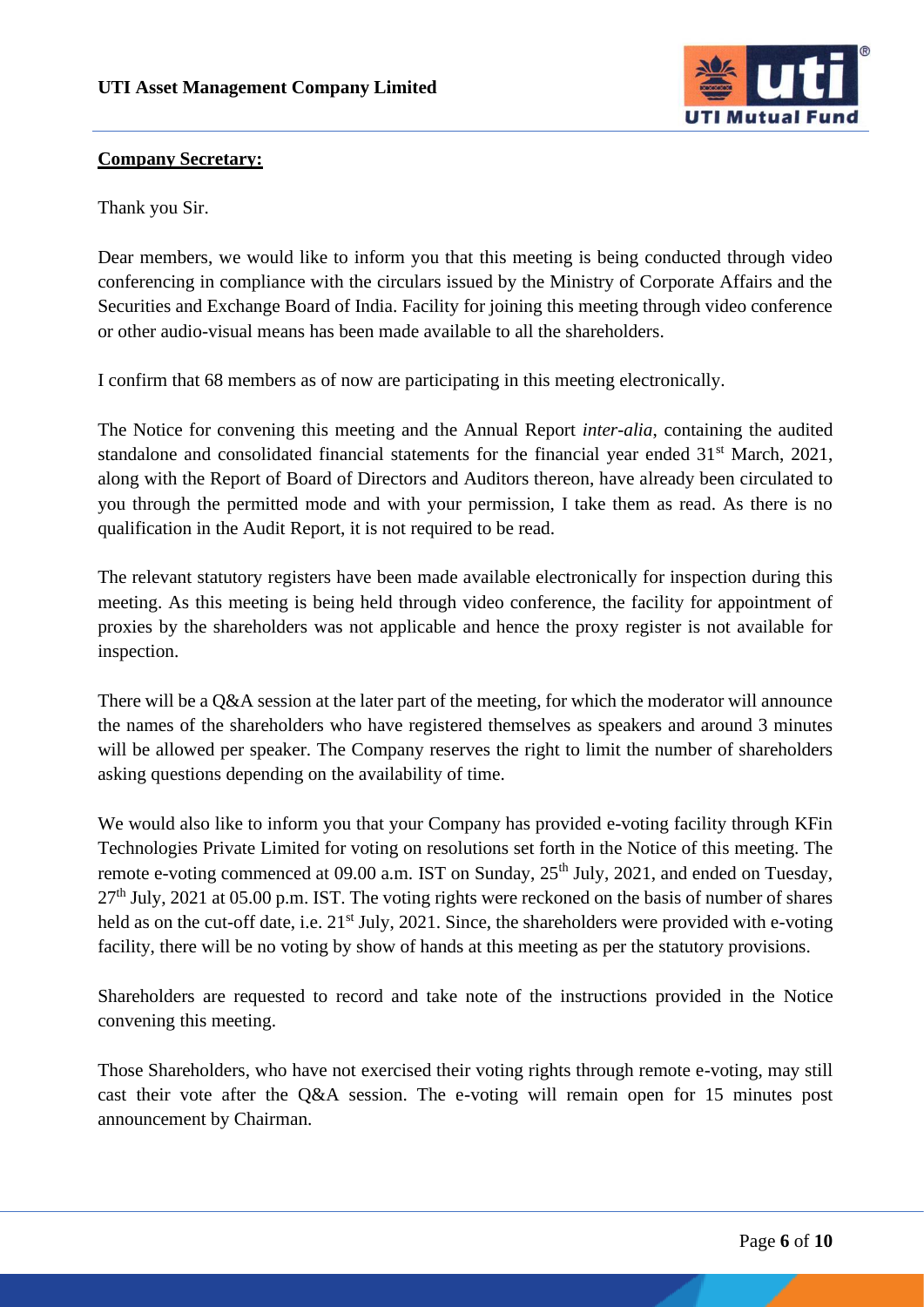

Since this meeting is held through video conference, and the resolutions provided in the notice have been put to vote by e-voting, there is no requirement for proposing or seconding the resolution. I will now provide the brief about the 9 agenda items set forth in the Notice and proposed to be approved at this meeting.

**ITEM NO. 1** pertains to adoption of Audited Standalone and consolidated Financial Statements of the Company for the financial year ended on 31st March, 2021 and the Report of Board of Directors and Auditors thereon and the resolution has been proposed as an **Ordinary Resolution**.

**ITEM NO. 2** pertains to declaration of final dividend of ₹ 17 per equity share for the financial year ended 31st March, 2021 and the resolution has been proposed as an **Ordinary Resolution**.

**ITEM NO. 3** pertains to appointment and fixation of remuneration of Statutory Auditors of the Company and the resolutions have been proposed as **Ordinary Resolution.**

**ITEM NO. 4** pertains to appointment of Mr. Edward Cage Bernard, who retires by rotation, as a Nominee Director of T. Rowe Price and the resolutions have been proposed as **Ordinary Resolution**. The Company has received consent from Mr. Bernard to act as director. In view of his broad knowledge and rich experience, the board has recommended his appointment.

**ITEM NO. 5** pertains to appointment of Mr. Sanjay Varshneya as a Nominee Director of Punjab National Bank and the resolutions have been proposed as **Ordinary Resolution**. The Company has received consent from Mr. Varshneya to act as director. In view of his broad knowledge and rich experience, the board has recommended his appointment.

**ITEM NO. 6** pertains to re-appointment of Mr. Deepak Kumar Chatterjee (DIN: 03379600) as an independent director and the resolutions have been proposed as **Special Resolution**. The Company has received consent from Mr. Chatterjee to continue to act as director. In view of the relevant mutual fund experience of Mr. Chatterjee, the board has recommended his re-appointment.

**ITEM NO. 7** pertains to ratification of pre-IPO UTI AMC Employee Stock Option Scheme-2007; pursuant to the requirement of SEBI (Share Based Employee Benefits) Regulations, 2014. Accordingly, the board has recommended to ratify UTI AMC Employee Stock Option Scheme-2007. The resolutions have been proposed as **Special Resolution**.

**ITEM NO. 8** pertains to amendment in UTI AMC Employee Stock Option Scheme-2007. In view of providing more time to employees to exercise the ESOP, the board has recommended to suitably amend the UTI AMC Employee Stock Option Scheme-2007. The resolutions have been proposed as **Special Resolution**.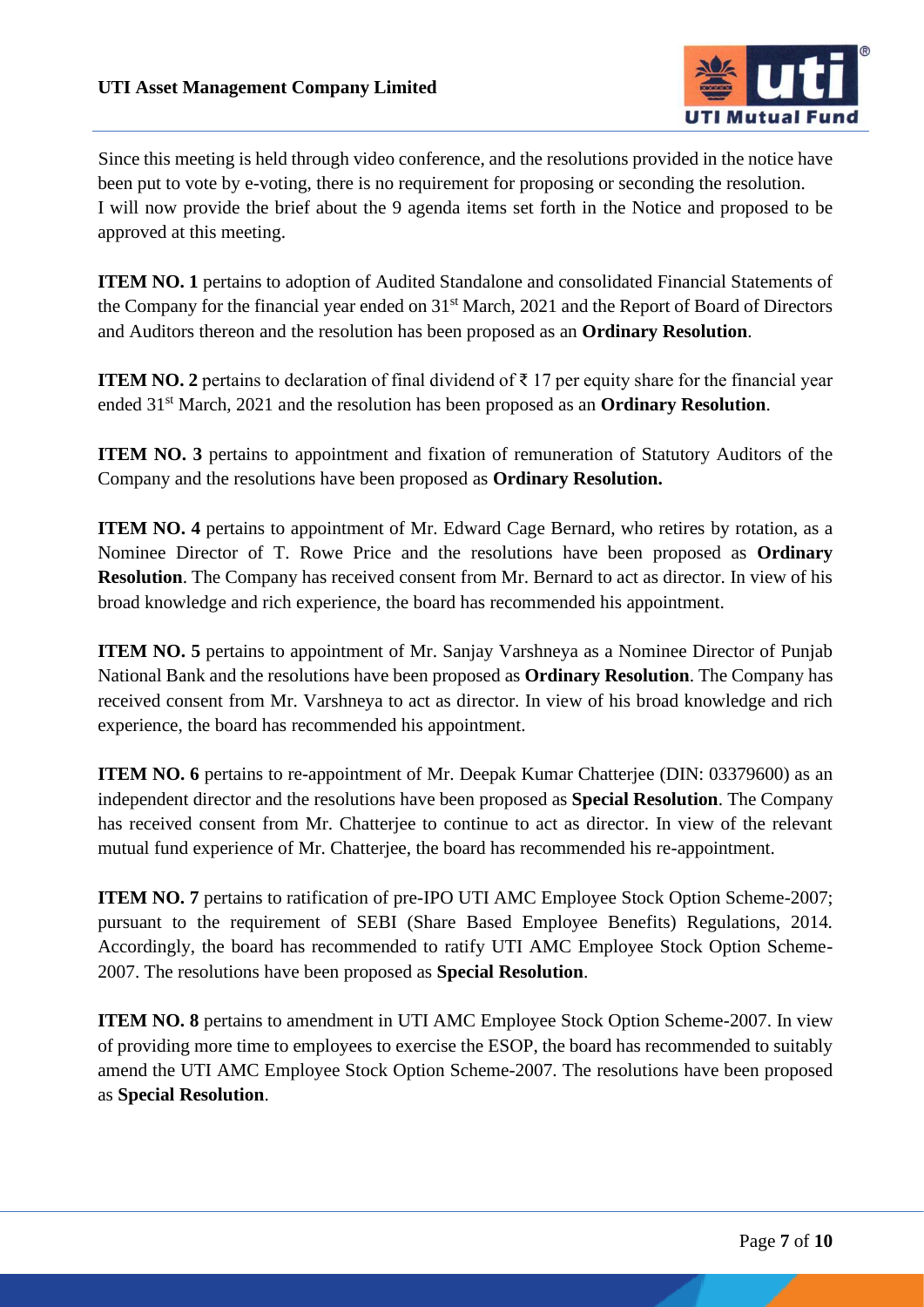

**ITEM NO. 9** pertains to extending benefit of stock options to the employees of the subsidiary Companies. The board has recommended to approve the grant of stock options to the employees of the subsidiary Companies. The resolutions have been proposed as **Special Resolution**.

The Company has already circulated the Notice of AGM, which contains the proposal, detailed resolutions and the adequate explanatory statements, to the Shareholders; therefore, with the permission of Chairman, we may take all resolutions as read.

## **Chairman:**

Yes

## **Company Secretary:**

Thank you Sir.

Now, with the permission of Chairman, we may start the Q&A session.

## **Chairman:**

Yes, please start.

## **Company Secretary:**

Thank you Sir.

The shareholders who have registered themselves as "Speaker" may now ask questions pertaining to items as set forth in the Notice. Shareholders are requested to keep their questions brief and specific. Shareholders may please note that first we will take all questions together and those questions will be answered one by one thereafter. We request you to restrict your questions to the agenda of this AGM.

Now, I request moderator to start the Q&A session.

#### **Q&A Session:**

Moderator requested the members who have registered themselves as speakers for the AGM to ask questions and express their views. The members asked the questions, which *inter-alia* include:

- a. What steps the company has taken for reducing the impact of Covid on business income and operations?
- b. What are the future business plans?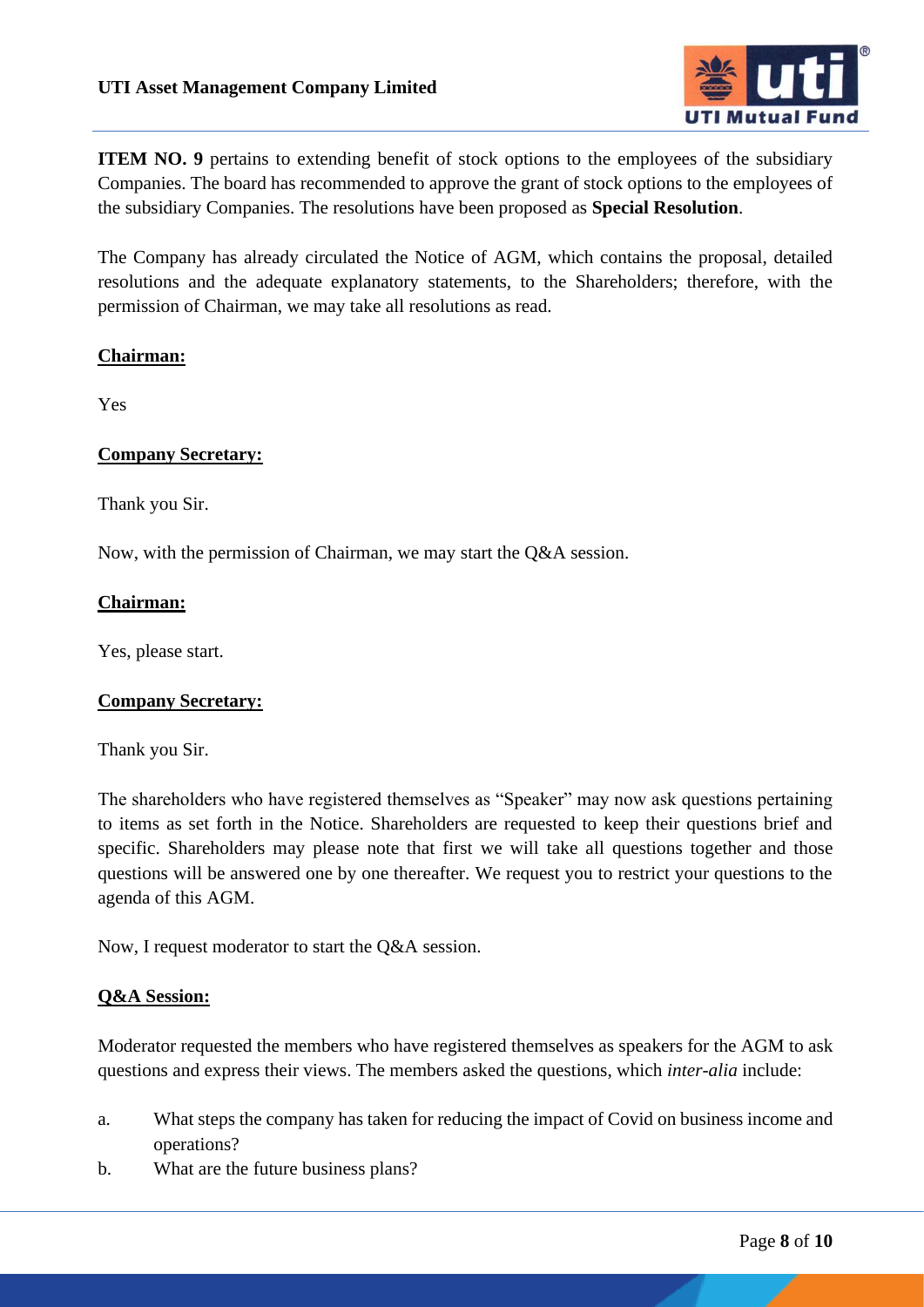

- c. Steps taken for making the branch offices solar powered?
- d. How many new employees have been added, zone wise figure of employees added?
- e. Reimbursement to employees who had taken vaccination from private hospitals?
- f. How many more districts you are going to add in coming years for wider reach?
- g. As we are now recovering from second wave of Covid and we are looking towards economic growth, so what plans the Company has for small investors, moving forward with low interest rate and high tax rates, people are looking forward for better investments, how Company is managing to offer competitive investment opportunities as compared to its peers?
- h. How Company is planning to reach the prospective investors who are not looking to invest directly in markets. Is our Company looking forward to bring bonus shares / right issue for us being shareholders?
- i. As we are expecting substantial growth in UTI RSL, so would request you to highlight what areas, you are working for capacity building?
- j. What is our future plans, how much donation you have given in PM and CM care fund?
- k. The company's plan for buy-back in order to use the cash reserve?

The Chief Executive Officer & Whole-time Director answered the questions and requested the members to write to the Company for additional clarifications, if any.

The Management noted the following suggestions / comments of the members:

- i. The members appreciated the management on declaration of competitive dividend, increase in profitability, growth in asset under management, competent management etc.
- ii. The Dividend is on standalone basis, so consider having dividend payments on consolidated basis as subsidiaries are generating huge profits.
- iii. VC meeting should be continued as shareholders in other cities can also attend the meeting easily.
- iv. We are very happy to know that we are a zero debt company and we are also happy for listing of the Company and price has been increased to ₹993 from the IPO price of ₹554.
- v. UTI AMC is a very good corporate and has followed good corporate governance practices. We wish you all the best.
- vi. The e-Notice along with Annual Report were received by us on time, and it is selfexplanatory and informative, transparent and adhering to all factors which are required for good corporate governance, results are very good as compared to last year and handsome dividend of 170% inspite of pandemic situation.
- vii. Our results and CSR activities are good.
- viii. Please see that our all staff are vaccinated.
- ix. IPO of UTI has rewarded a lot. Beat competition and wish you all a good health, wealth.